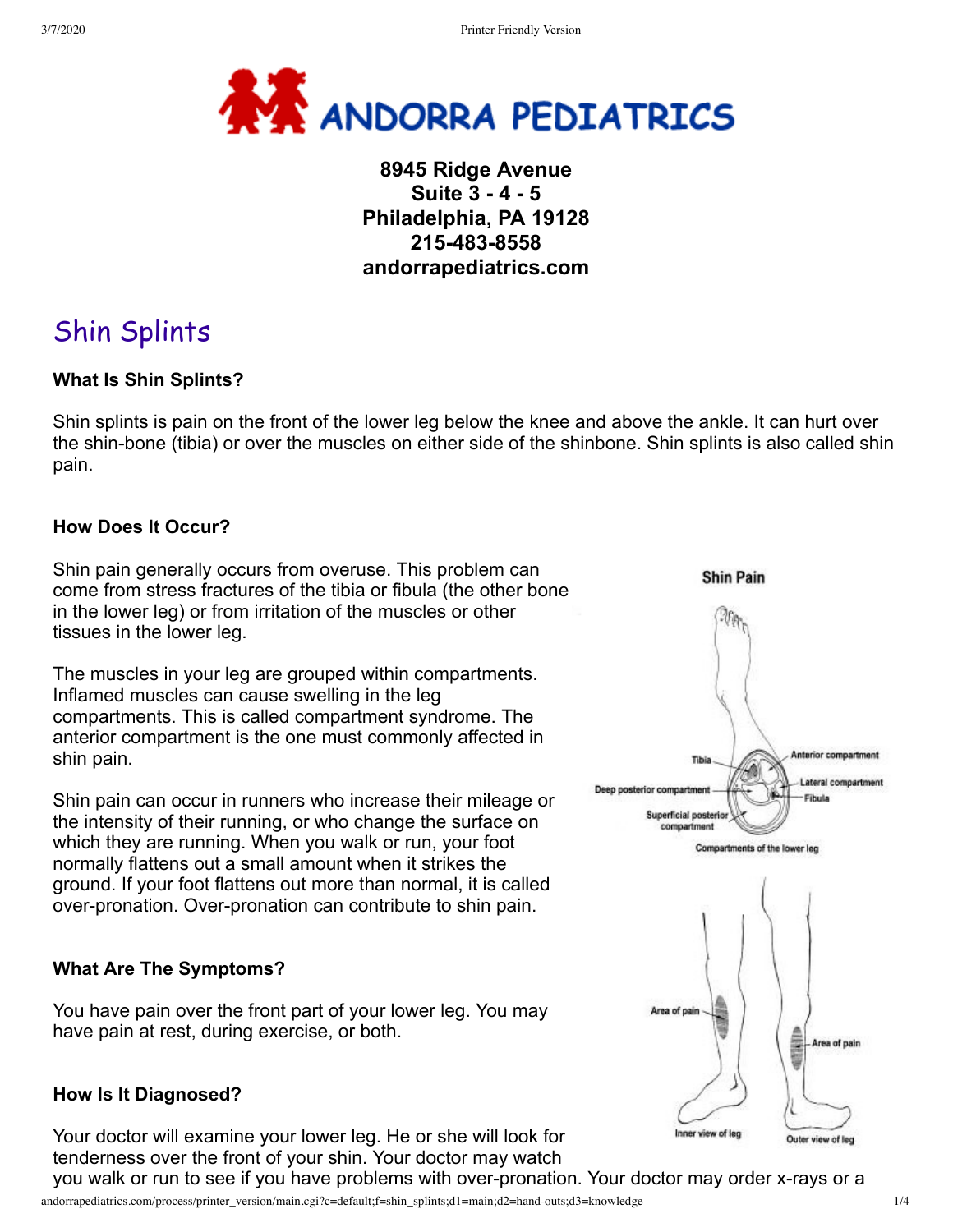bone scan to check for stress fractures. If your doctor thinks you have a severe case of compartment syndrome, he or she may order a test that measures pressure within the leg compartments.

### **How Is It Treated?**

Treatment may include:

- Applying ice packs to your shin for 20 to 30 minutes every 3 to 4 hours for 2 or 3 days or until the pain goes away.
- Doing ice massage (Freeze water in a Styrofoam cup. Peel the top of the cup away to expose the ice and hold onto the bottom of the cup while you rub ice into your leg for 5 to 10 minutes.).
- Taking anti-inflammatory medication prescribed by your doctor.
- Wearing prescribed, custom-made arch supports (orthotics) to correct over-pronation.
- Doing rehabilitation exercises.
- Having surgery for compartment syndrome that does not improve with other treatment.
- While you are recovering from your injury, you will need to change your sport or activity to one that does not make your condition worse. For example, you may need to bicycle or swim instead of run. When you begin to run again, you should wear good shoes and run on soft surfaces.

## **When Can I Return To My Sport Or Activity?**

The goal of rehabilitation is to return you to your sport or activity as soon as is safely possible. If you return too soon you may worsen your injury, which could lead to permanent damage. Everyone recovers from injury at a different rate. Return to your sport or activity will be determined by how soon your leg recovers, not by how many days or weeks it has been since your injury occurred. In general, the longer you have symptoms before you start treatment, the longer it will take to get better.

You may safely return to your sport or activity when, starting from the top of the list and progressing to the end, each of the following is true:

- 1. You have full range of motion in the injured leg compared to the uninjured leg.
- 2. You have full strength of the injured leg compared to the uninjured leg.
- 3. You can jog straight ahead without pain or limping.
- 4. You can sprint straight ahead without pain or limping.
- 5. You can do 45-degree cuts, first at half-speed, then at full-speed.
- 6. You can do 20-yard figures-of-eight, first at half-speed, then at full-speed.
- 7. You can do 90-degree cuts, first at half-speed, then at full-speed.
- 8. You can do 10-yard figures-of-eight, first at half-speed, then at full-speed.
- 9. You can jump on both legs without pain and you can jump on the injured leg without pain.

### **How Can I Prevent Shin Pain?**

- Since shin pain usually occurs from overuse, be sure to begin your activities gradually.
- Wear shoes with proper padding.
- Run on softer surfaces.
- Warm up properly and stretch the muscles in the front of your leg and in your calf.

*Written by Pierre Rouzier, M.D., for Clinical Reference Systems.*

### **Shin Splints Rehabilitation Exercises**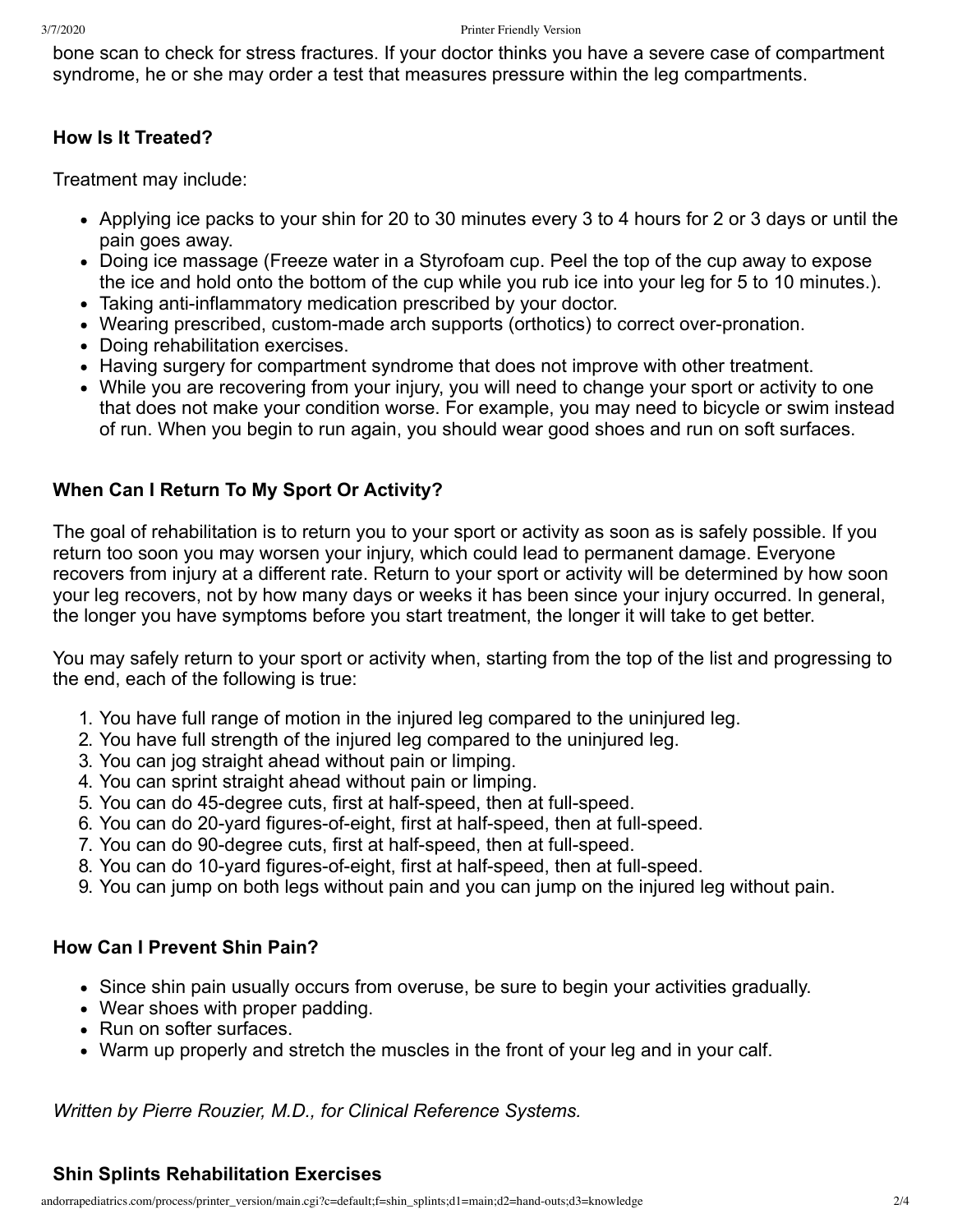Start these exercises when your pain has decreased by about 25% from the time when your injury was most painful.

- Calf stretch
	- Calf stretch with towel: Sitting on a firm surface with your injured leg straight in front of you, take a towel and loop it around the ball of your foot. Pull the towel toward you. Hold this position for 30 seconds. Relax. Repeat 3 times. When you don't feel much of a stretch anymore using the towel, start stretching the calf in the standing position described below.
	- Standing calf stretch: Facing a wall, place both hands at about eye level on the wall. Keep your uninjured leg forward and your injured leg back about 12 to 18 inches behind your uninjured leg. Keep your injured leg straight and your heel on the floor. Next, do a slight lunge by bending the knee of the forward leg. Lean into the wall until you feel a stretch in your calf muscle. Hold this for 30 to 60 seconds. Repeat 3 times.
- Active range of motion of the ankle: Sitting or lying down with your legs straight and your knee toward the ceiling, move your ankle up and down, in and out, and in circles. Don't bend your knee while doing this. Repeat 20 times in each direction. Push hard in all directions.
- Anterior compartment stretch: Stand with one hand against a wall or chair for balance. Bend your knee
- Thera-Band strengthening exercises for the lower leg
	- Resisted dorsiflexion flexion: Sit in front of a doorway with your legs outstretched. Anchor the Thera-Band in a door by tying knots in the ends and closing the knots in the door. Next, loop the Thera-Band around the forefoot of your injured leg. Pull your foot toward your face with the Thera-Band supplying resistance. Return slowly to the starting position. Repeat 10 times. Do 3 sets of 10.
	- Resisted plantar flexion: Sitting with your legs outstretched, put the tubing around the foot of your injured leg and hold the ends of the tubing



and grasp the front of the foot of your injured leg. Bend the front of the foot toward the heel. You should feel a stretch in the front of your shin. Hold for 10 seconds. Repeat 10 times.



Thera-Band strengthening exercises for the lower leg

in your hands. Gently press your foot down stretching the Thera-Band. Return to the starting position. Repeat 10 times. Do 3 sets of 10.

Resisted inversion: Sit on the floor with your uninjured leg crossed over your injured ankle. Hold one end of the Thera-Band in your hand and tie the other end in a loop. Place the loop around the forefoot of the injured leg and have the band wrapped around the uninjured foot to provide an anchor. Move your injured foot inward with the Thera-Band providing resistance. Return your foot to the starting position. Repeat 10 times. Do 3 sets of 10.